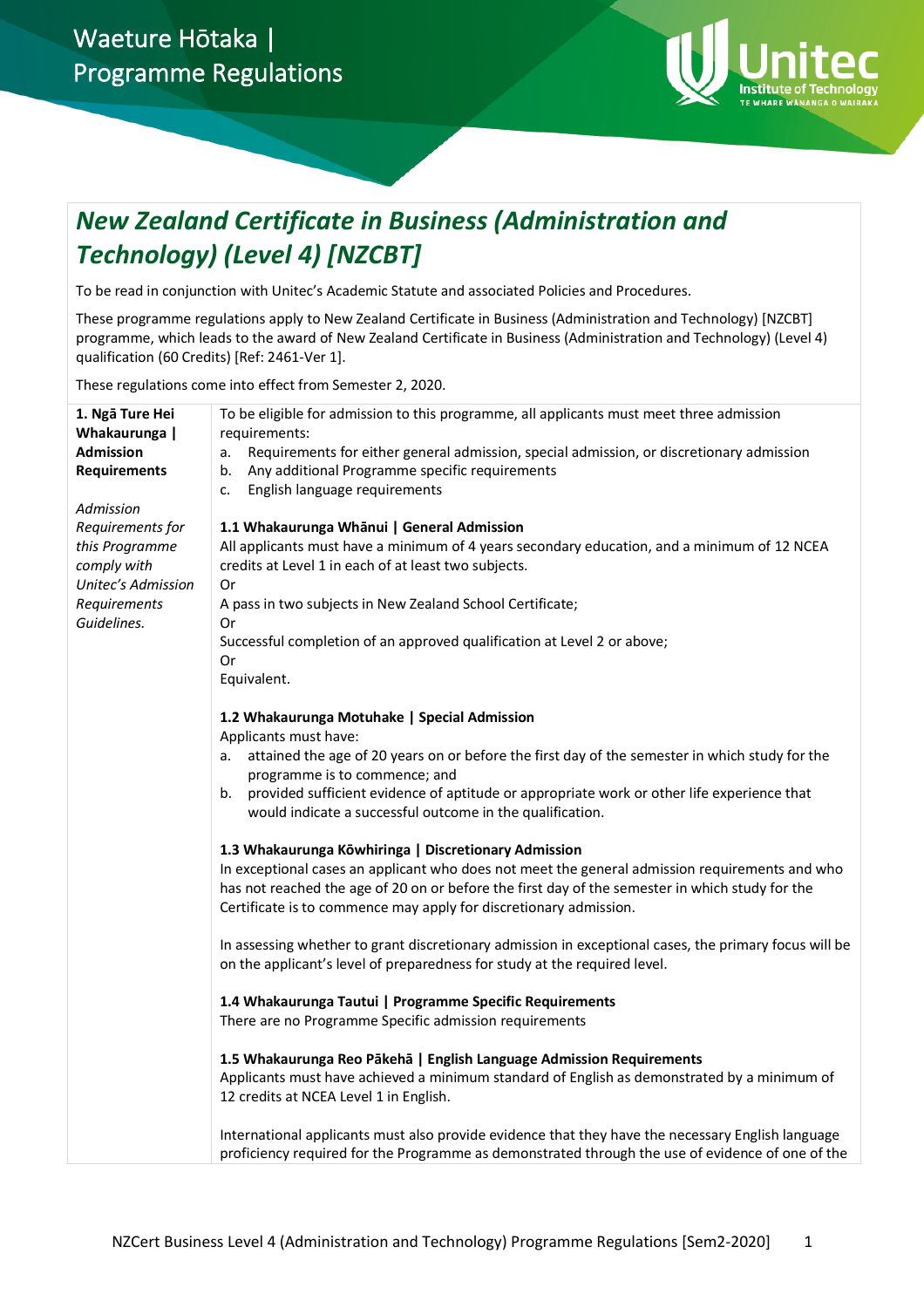|                                                                                                                               | kinds described in NZQA Rules on the Unitec English Language Requirements for International<br>Students Web-page.                                                                                                                                                                                                                                                                                                                                                                                                   |                                                                                                                                                                              |                         |                      |  |
|-------------------------------------------------------------------------------------------------------------------------------|---------------------------------------------------------------------------------------------------------------------------------------------------------------------------------------------------------------------------------------------------------------------------------------------------------------------------------------------------------------------------------------------------------------------------------------------------------------------------------------------------------------------|------------------------------------------------------------------------------------------------------------------------------------------------------------------------------|-------------------------|----------------------|--|
| 2. Paearu Kōwhiri<br>Tukanga   Selection<br><b>Criteria &amp; Process</b>                                                     | 2.1 Paearu Kōwhiri   Selection Criteria<br>Applicants who meet the entry requirements will be accepted on to the programme on a first-<br>come-first served basis.                                                                                                                                                                                                                                                                                                                                                  |                                                                                                                                                                              |                         |                      |  |
| Selection Criteria<br>and Processes for<br>this Programme<br>comply with<br>Unitec's Admission<br>Requirements<br>Guidelines. | 2.2 Tukanga Kōwhiri   Selection Process<br>Selection will be made by Unitec staff members with the delegated authority to offer places to<br>applicants. These staff members will select students on the basis of written information supplied on<br>the enrolment form. At the discretion of the staff members, an interview (face-to-face or electronic)<br>may be required. A list of delegated staff members is maintained by the Programme Academic<br>Quality Committee (PAQC) responsible for the programme. |                                                                                                                                                                              |                         |                      |  |
| 3. Ngā Ture Hei<br>Whakawhiwhi<br>Tohu Mātauranga  <br><b>Requirements for</b><br>the Award of the<br>Programme               | 3.1 Whakaemi Tūtukitanga   Credit Accumulation<br>To be awarded the New Zealand Certificate in Business (Administration and Technology) (Level 4), a<br>student must successfully complete a minimum of 60 credits in the pattern set out in Table 1 from<br>the courses set out in Table 2.<br>Table 1: Credit Requirements for New Zealand Certificate in Business (Administration and<br><b>Technology) (Level 4)</b>                                                                                            |                                                                                                                                                                              |                         |                      |  |
|                                                                                                                               | Level                                                                                                                                                                                                                                                                                                                                                                                                                                                                                                               | <b>Compulsory Credits</b>                                                                                                                                                    | <b>Elective Credits</b> | <b>Total Credits</b> |  |
| Requirements for                                                                                                              | 4                                                                                                                                                                                                                                                                                                                                                                                                                                                                                                                   | 60                                                                                                                                                                           |                         | 60                   |  |
| the award of this<br>Qualification                                                                                            |                                                                                                                                                                                                                                                                                                                                                                                                                                                                                                                     |                                                                                                                                                                              |                         | 60                   |  |
| complies with<br>Unitec's<br>Programme<br>Completion and<br>Awards Policy and<br>associated<br>procedure.                     |                                                                                                                                                                                                                                                                                                                                                                                                                                                                                                                     |                                                                                                                                                                              |                         |                      |  |
|                                                                                                                               |                                                                                                                                                                                                                                                                                                                                                                                                                                                                                                                     | Table 2: Course Details - New Zealand Certificate in Business (Administration and Technology) (Level 4)<br>All courses are compulsory. Compulsory courses are shown in bold. |                         |                      |  |

| Course No       | Course Name                            |    | Credits   Pre- requisites   Co-requisites | <b>Restrictions</b> |
|-----------------|----------------------------------------|----|-------------------------------------------|---------------------|
| Level 4         |                                        |    |                                           |                     |
| <b>BEBP4501</b> | <b>Business Information Processing</b> | 15 |                                           |                     |
| <b>BEBP4502</b> | <b>Business Documents</b>              | 15 |                                           |                     |
| <b>BEBP4503</b> | Workplace Practice                     | 15 |                                           |                     |
| <b>BEBP4504</b> | Administrative Services                | 15 |                                           |                     |

**3.2 Mahi Waehanga Pāhekoheko | Integrated and Work-based components** Non-assessed work experience is highly recommended, but is non-credit bearing across the programme. Work experience will enhance the students learning. Where opportunities do not arise through the School's process with external stakeholders, simulated workplace activities will be provided within specialised learning environments. **3.3 Mahi Akoranga I A Wāhanga | Course Load per Semester** The normal full-time course load is 60 credits per semester.

**3.4 Whakaurunga Takiwā | Enrolment Periods** The normal enrolment period is 1 Semester (full-time study) or 2 Semesters (part-time study).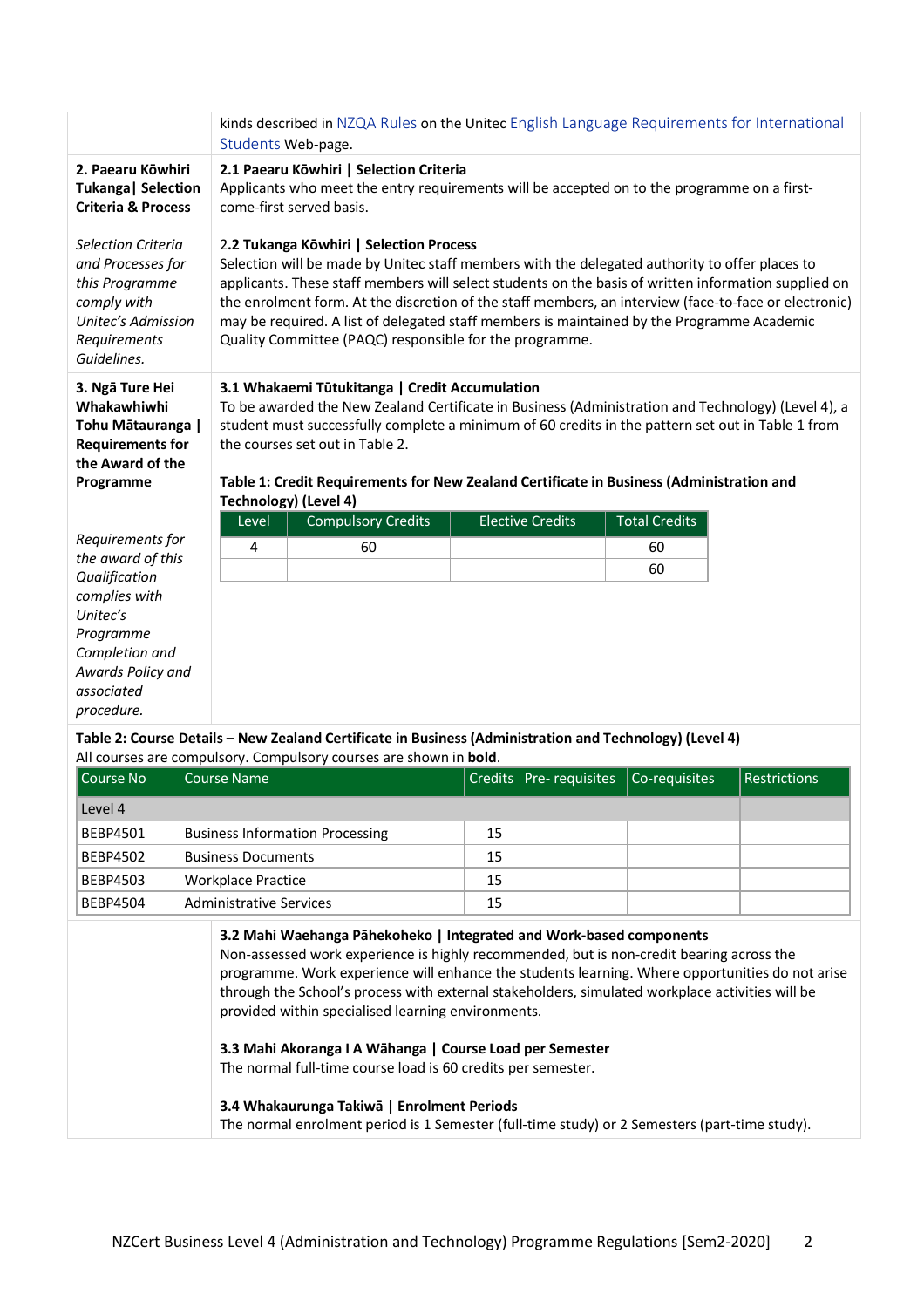|                                                                                                                                                                                                                                 | Students who are prevented by ill health, or other cause, from completing the programme<br>requirements within the maximum period of enrolment, the relevant academic authority may<br>approve suspension of enrolment for up to a maximum of 1 Semester<br>The maximum period to complete this Programme is 5 years.                                                                                                                                                                                                                                                                                                                                                                                                                                                                                                                                                                                                                                                                                                                                                                                                                                                             |                           |                                                               |                                                       |  |
|---------------------------------------------------------------------------------------------------------------------------------------------------------------------------------------------------------------------------------|-----------------------------------------------------------------------------------------------------------------------------------------------------------------------------------------------------------------------------------------------------------------------------------------------------------------------------------------------------------------------------------------------------------------------------------------------------------------------------------------------------------------------------------------------------------------------------------------------------------------------------------------------------------------------------------------------------------------------------------------------------------------------------------------------------------------------------------------------------------------------------------------------------------------------------------------------------------------------------------------------------------------------------------------------------------------------------------------------------------------------------------------------------------------------------------|---------------------------|---------------------------------------------------------------|-------------------------------------------------------|--|
| 4. Tūtukitanga<br>Whakamihi  <br><b>Credit Recognition</b><br>Credit Recognition<br>regulations for this<br>Programme comply<br>with Unitec's<br>Assessment,<br>Moderation and<br>Grades Policy and<br>associated<br>procedure. | 4.1 Whakawhiti Tūtukitanga   Cross Credit<br>Credits will not be awarded for successful study that took place more than 5 years prior to the date<br>of first enrolment in the programme.<br>A student may be awarded credits or exemptions in recognition of successful equivalent study,<br>a.<br>at the same or a higher level in the context of another programme.<br>The credit recognition may be:<br>b.<br>specified, where there is direct equivalence of the learning outcomes of a completed<br>i.<br>course and a course in the programme; or<br>unspecified, where the previous study has taken place in a programme with a similar<br>ii.<br>philosophy but there is no exact match in the programme's courses.<br>Cross credits will not be given for a Capstone Project in an Undergraduate Degree / Research<br>c.<br>Project in a postgraduate programme.<br>4.2 Aromatawai Tōmua   Assessment of Prior Learning (APL)<br>Assessment of Prior Learning is available for all courses in this programme. APL decisions will be<br>made on a case-by-case basis under the Unitec Assessment of Prior Learning Procedure.<br>4.3 Ngā whakawhitinga   Credit Transfer |                           |                                                               |                                                       |  |
|                                                                                                                                                                                                                                 |                                                                                                                                                                                                                                                                                                                                                                                                                                                                                                                                                                                                                                                                                                                                                                                                                                                                                                                                                                                                                                                                                                                                                                                   |                           | There are no credit transfer arrangements for this programme. |                                                       |  |
| 5. Waeture<br>Aromatawai  <br><b>Assessment</b><br><b>Regulations</b><br>Assessment<br>Regulations for this<br>Programme comply<br>with Unitec's<br>Assessment,<br>Moderation and<br>Grades Policy and<br>associated            | 5.1 Paparahi Aromatawai   Assessment basis<br>Assessment in this programme is achievement based using an 11-point grading scale.<br>5.2 Ākoranga Taumata   Course grades<br>Course grades will be determined by the mathematical aggregation of weighted assessment marks<br>and reported according to the following scales. Students must obtain at least 50% overall score in<br>order to pass achievement based assessment.<br>Table 3a: Achievement based (11-point) assessment system                                                                                                                                                                                                                                                                                                                                                                                                                                                                                                                                                                                                                                                                                        |                           |                                                               |                                                       |  |
|                                                                                                                                                                                                                                 | Grade                                                                                                                                                                                                                                                                                                                                                                                                                                                                                                                                                                                                                                                                                                                                                                                                                                                                                                                                                                                                                                                                                                                                                                             | Meaning                   | <b>Result</b>                                                 | Percentage                                            |  |
|                                                                                                                                                                                                                                 | A+                                                                                                                                                                                                                                                                                                                                                                                                                                                                                                                                                                                                                                                                                                                                                                                                                                                                                                                                                                                                                                                                                                                                                                                | Distinction               | <b>Credits Earned</b>                                         | $90 - 100$                                            |  |
|                                                                                                                                                                                                                                 | Α                                                                                                                                                                                                                                                                                                                                                                                                                                                                                                                                                                                                                                                                                                                                                                                                                                                                                                                                                                                                                                                                                                                                                                                 | Distinction               | <b>Credits Earned</b>                                         | $85 - 89$                                             |  |
|                                                                                                                                                                                                                                 | А-                                                                                                                                                                                                                                                                                                                                                                                                                                                                                                                                                                                                                                                                                                                                                                                                                                                                                                                                                                                                                                                                                                                                                                                | Distinction               | <b>Credits Earned</b>                                         | $80 - 84$                                             |  |
| procedure.                                                                                                                                                                                                                      | B+                                                                                                                                                                                                                                                                                                                                                                                                                                                                                                                                                                                                                                                                                                                                                                                                                                                                                                                                                                                                                                                                                                                                                                                | Merit                     | <b>Credits Earned</b>                                         | $75 - 79$                                             |  |
|                                                                                                                                                                                                                                 | В                                                                                                                                                                                                                                                                                                                                                                                                                                                                                                                                                                                                                                                                                                                                                                                                                                                                                                                                                                                                                                                                                                                                                                                 | Merit                     | <b>Credits Earned</b>                                         | $70 - 74$                                             |  |
|                                                                                                                                                                                                                                 | В-                                                                                                                                                                                                                                                                                                                                                                                                                                                                                                                                                                                                                                                                                                                                                                                                                                                                                                                                                                                                                                                                                                                                                                                | Merit                     | <b>Credits Earned</b>                                         | $65 - 69$                                             |  |
|                                                                                                                                                                                                                                 | $C+$                                                                                                                                                                                                                                                                                                                                                                                                                                                                                                                                                                                                                                                                                                                                                                                                                                                                                                                                                                                                                                                                                                                                                                              | Pass                      | <b>Credits Earned</b>                                         | $60 - 64$                                             |  |
|                                                                                                                                                                                                                                 | C                                                                                                                                                                                                                                                                                                                                                                                                                                                                                                                                                                                                                                                                                                                                                                                                                                                                                                                                                                                                                                                                                                                                                                                 | Pass                      | <b>Credits Earned</b>                                         | $55 - 59$                                             |  |
|                                                                                                                                                                                                                                 | C-                                                                                                                                                                                                                                                                                                                                                                                                                                                                                                                                                                                                                                                                                                                                                                                                                                                                                                                                                                                                                                                                                                                                                                                | Pass                      | <b>Credits Earned</b>                                         | $50 - 54$                                             |  |
|                                                                                                                                                                                                                                 | D                                                                                                                                                                                                                                                                                                                                                                                                                                                                                                                                                                                                                                                                                                                                                                                                                                                                                                                                                                                                                                                                                                                                                                                 | Fail                      | No Credits Earned                                             | $40 - 49$                                             |  |
|                                                                                                                                                                                                                                 | Е                                                                                                                                                                                                                                                                                                                                                                                                                                                                                                                                                                                                                                                                                                                                                                                                                                                                                                                                                                                                                                                                                                                                                                                 | Fail                      | No Credits Earned                                             | $0 - 39$                                              |  |
|                                                                                                                                                                                                                                 | 5.3 Paearu Taumata   Grade Criteria<br>Students may be awarded one of the following grades for a course:<br>Table 4: Grade Criteria<br>Grade<br>Criteria<br><b>Meaning</b>                                                                                                                                                                                                                                                                                                                                                                                                                                                                                                                                                                                                                                                                                                                                                                                                                                                                                                                                                                                                        |                           |                                                               |                                                       |  |
|                                                                                                                                                                                                                                 |                                                                                                                                                                                                                                                                                                                                                                                                                                                                                                                                                                                                                                                                                                                                                                                                                                                                                                                                                                                                                                                                                                                                                                                   |                           |                                                               | The student has applied for and been awarded a credit |  |
|                                                                                                                                                                                                                                 | CR                                                                                                                                                                                                                                                                                                                                                                                                                                                                                                                                                                                                                                                                                                                                                                                                                                                                                                                                                                                                                                                                                                                                                                                | <b>Credit Recognition</b> |                                                               | recognition from another qualification                |  |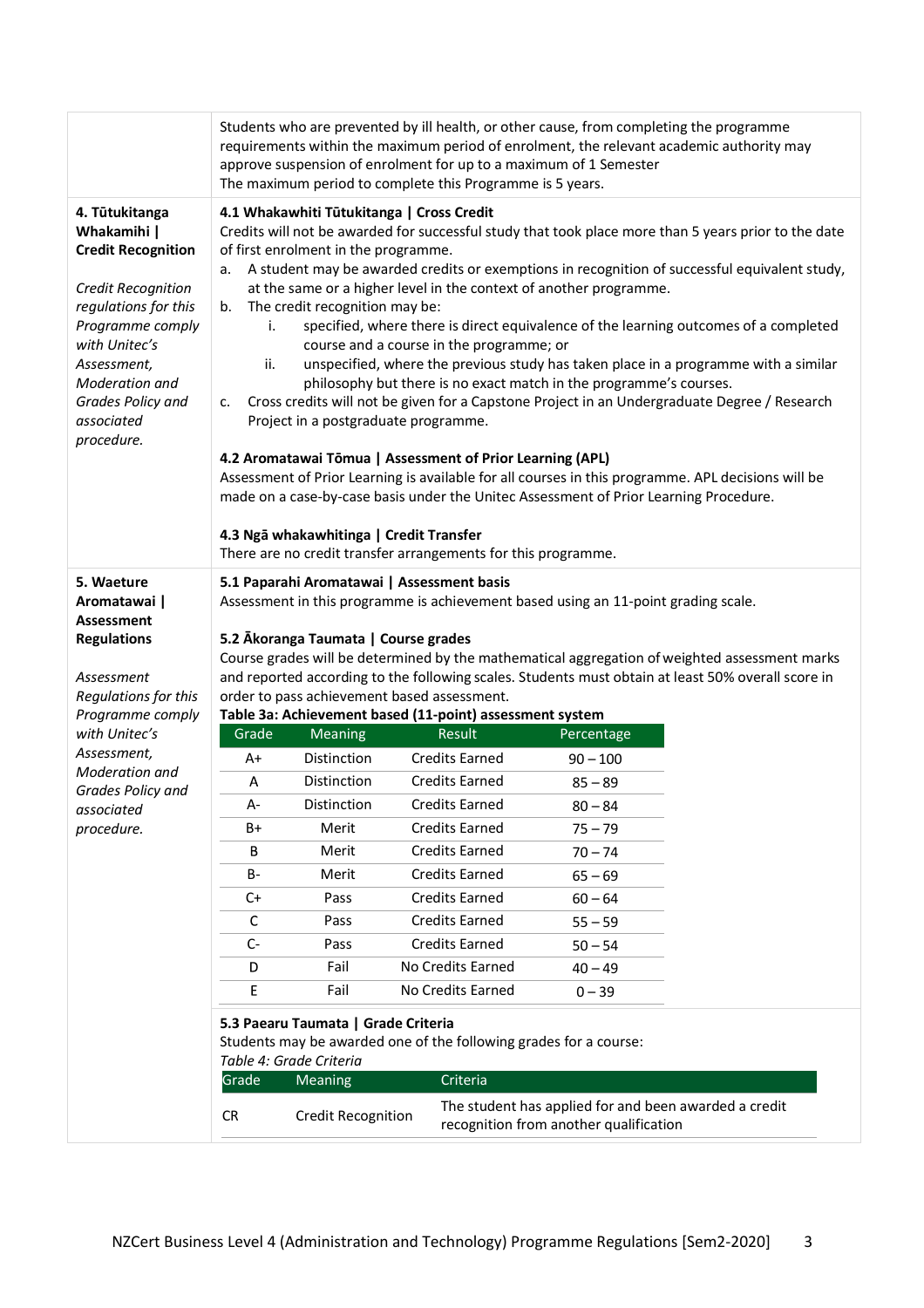|                                                     | <b>CTG</b>                                                                                                                                                                                                 | Continuing                                            | The Course runs for more than one semester and the final<br>Summative Assessment has not yet occurred. No Credits<br>earned                                                                                                                                                                                                                          |  |
|-----------------------------------------------------|------------------------------------------------------------------------------------------------------------------------------------------------------------------------------------------------------------|-------------------------------------------------------|------------------------------------------------------------------------------------------------------------------------------------------------------------------------------------------------------------------------------------------------------------------------------------------------------------------------------------------------------|--|
|                                                     | <b>DEF</b>                                                                                                                                                                                                 | Deferred                                              | The student has approval to complete a Course<br>Assessment beyond the schedule date. Unless an exception<br>has been approved, any Deferred Grade remaining on a<br>student's record beyond a duration equal to that of the<br>original course will be changed to the grade to which the<br>Student would otherwise be entitled. No Credits earned. |  |
|                                                     | <b>DNC</b>                                                                                                                                                                                                 | Did not Complete                                      | The grade DNC (Did Not Complete) is recorded if a student<br>has either withdrawn after 75% of the scheduled Course<br>duration; or not attempted a compulsory item of<br>Assessment within a Course. No Credits earned.                                                                                                                             |  |
|                                                     | ES                                                                                                                                                                                                         | <b>Student Exchange</b>                               | The Student has completed an approved inter-institutional<br>exchange and it is not appropriate for another grade to be<br>awarded. No Credits earned.                                                                                                                                                                                               |  |
|                                                     | <b>NGA</b>                                                                                                                                                                                                 | No Grade Associated                                   | Course assessment and reporting of results are not<br>required for this course or are carried out by an external<br>agency. No Credits earned                                                                                                                                                                                                        |  |
|                                                     | R                                                                                                                                                                                                          | <b>Restricted Pass</b>                                | The student has been awarded a restricted pass subject to<br>Relevant clause in this schedule. Credits earned.                                                                                                                                                                                                                                       |  |
|                                                     | W                                                                                                                                                                                                          | Withdrawn                                             | The student withdraws from a Course after 10% of the<br>scheduled Course duration and up to, or at, the date at<br>which 75% of the scheduled Course has passed. No credits<br>earned.                                                                                                                                                               |  |
|                                                     | #                                                                                                                                                                                                          | <b>Estimated Grade</b>                                | If any portion of Summative Assessment has been<br>estimated, the final grade will be an estimated grade, and<br>annotated "#" on the Student's Academic Record.                                                                                                                                                                                     |  |
| 6. Aromatawai                                       |                                                                                                                                                                                                            | 6.1 Akoranga Aromatawai   Course Assessment           |                                                                                                                                                                                                                                                                                                                                                      |  |
| Mahinga  <br><b>Assessment</b><br><b>Procedures</b> |                                                                                                                                                                                                            |                                                       | Courses employ both formative and summative assessment activities. Formative assessments do<br>not contribute to the final grade for a given course. All summative assessment elements are<br>compulsory unless otherwise approved and noted in course information.                                                                                  |  |
| Assessment<br>Procedures for this<br>Programme      |                                                                                                                                                                                                            |                                                       | Students must attempt all compulsory assessment activities in order to pass and receive credit for<br>any course. Students who do not attempt a compulsory item of assessment may be awarded a 'Did<br>Not Complete'(DNC) for the whole course and may not earn any credits.                                                                         |  |
| complies with<br>Unitec's                           |                                                                                                                                                                                                            | 6.2 Aromatawai I Roto I Te Reo   Assessment in Te Reo |                                                                                                                                                                                                                                                                                                                                                      |  |
| Assessment                                          |                                                                                                                                                                                                            |                                                       | All students have the right to submit any summative assessment task in Te reo Māori. The process                                                                                                                                                                                                                                                     |  |
| Moderation and<br>Grades Policy and<br>associated   |                                                                                                                                                                                                            |                                                       | for submission of summative assessment work in Te reo Māori is governed by the Unitec<br>Assessment in Te Reo Māori procedure and detailed in course material.                                                                                                                                                                                       |  |
| procedure.                                          |                                                                                                                                                                                                            |                                                       | 6.3 Tāpaetanga Tōmuri   Submission and late submission of work                                                                                                                                                                                                                                                                                       |  |
|                                                     | The due dates for all summative assessment work will be notified at the commencement of each<br>course.                                                                                                    |                                                       |                                                                                                                                                                                                                                                                                                                                                      |  |
|                                                     | а.                                                                                                                                                                                                         | days, inclusive of weekends.                          | Any assessment that is submitted late (and does not have a prior approved extension) will be<br>penalised by a deduction of 10% per day of the participants assignment mark, up to five (5)                                                                                                                                                          |  |
|                                                     | b.                                                                                                                                                                                                         |                                                       | Applications for extensions must be made by according to procedure noted in Student                                                                                                                                                                                                                                                                  |  |
|                                                     | Handbooks and course documentation.<br>Any extension will be carried out within a specified time period as agreed with the relevant<br>c.<br>academic authority and no further extensions will be granted. |                                                       |                                                                                                                                                                                                                                                                                                                                                      |  |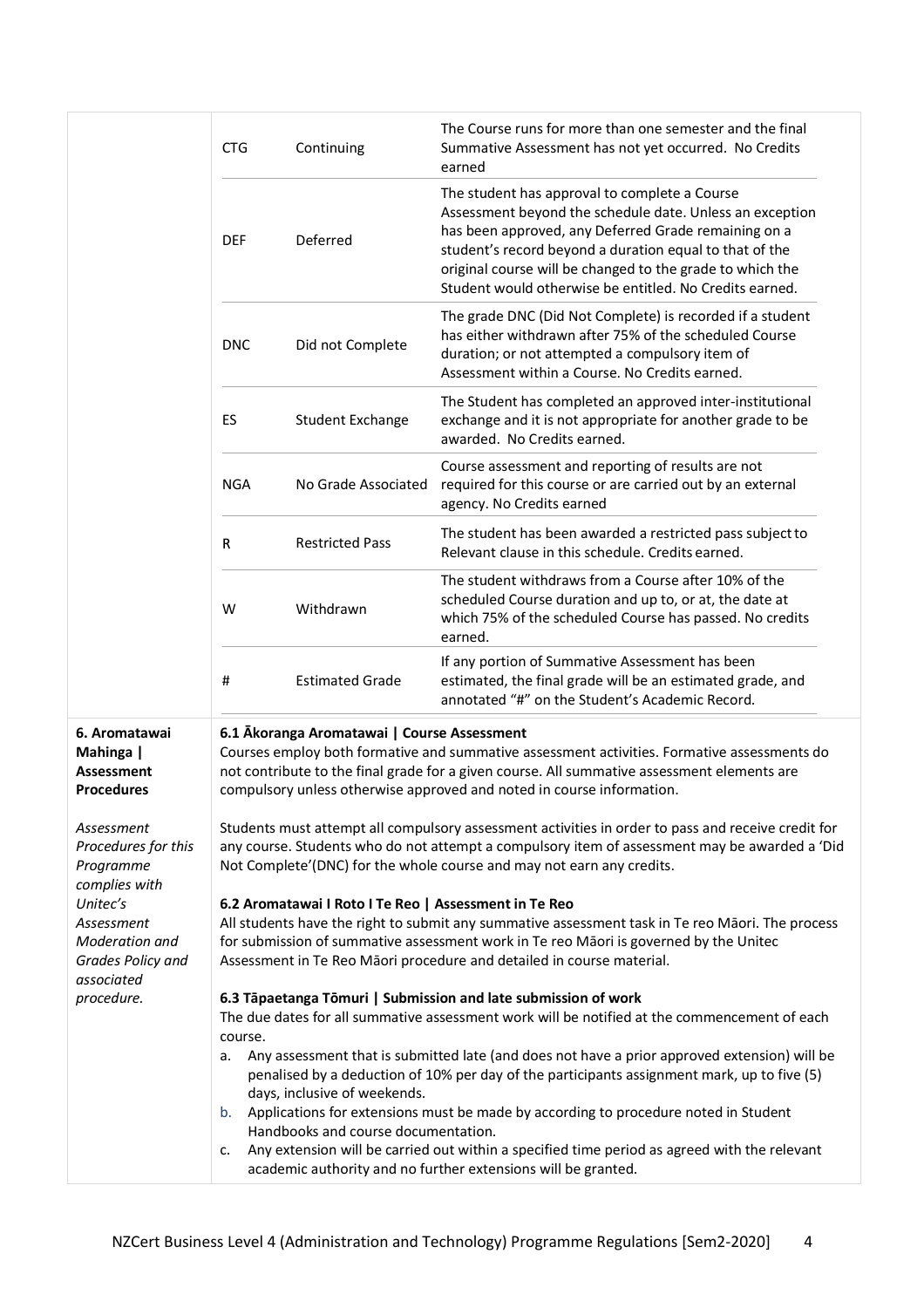d. No assignment will be accepted five (5) days (inclusive of weekends) after the due date. If the assessment is not compulsory, the participants will receive a 'zero' grade for that assignment. If the assignment is compulsory, then the participants will receive a Did Not Complete (DNC) grade for the entire course.

### **6.4 Whakamātautau Anō | Resubmission or Reassessment**

A student may apply to undertake a resubmission/reassessment for a failed assessment within 5 days of receiving their marked assessment.

The following conditions apply only one resubmission of each failed assessment event.

- a. Any approved resubmission/reassessment will be carried out within a specified time period as agreed with the relevant academic authority.
- b. In all cases for resubmission, the original marked assignment will accompany resubmitted assignments. If resubmitted work is not accompanied by the original marked assignment, the resubmitted work will not be marked and the original grade will stand.
- c. The maximum grade for any resubmission/reassessment of an assessment is the lowest pass grade.
- d. Assignments that are handed in late are not eligible for resubmission or reassessment.

# **6.5 Āhuatanga Aromatawai Motuhake | Affected Performance Consideration**

A student may apply for Affected Performance Consideration (APC) if:

- The student is unable to attend an examination, compulsory assessment or fixed time and place assessment activity due to illness, injury, bereavement or other critical circumstances
- The student's preparation for, or performance in an examination or any summative assessment has been seriously impaired due to circumstances beyond their control

Applications for APC are made by a student within 5 working days of the affected assessment event. Decisions to approve an APC and to apply any remedy are made according to the Assessment and Grading Procedures and Regulations.

#### **6.6 Pāhi Rāhui | Restricted Pass**

A restricted pass may be awarded in a course whichwas narrowly failed and where there is ample evidence that marginal failure is compensated by good overall performance.

- a. A restricted pass is awarded at the discretion of the relevant academic authority and may not be applied for directly by a student.
- b. The relevant academic authority may, at their discretion, use a restricted pass to:
- set conditions for future performance in other courses
- prevent a student from using a restricted pass to meet the prerequisite requirements of another course.
- c. A student may decline the award of a restricted pass by notifying the relevant academic authority in writing not later than 20 working days from notificationof the results.

#### **6.7 Tuaruatanga | Repeating Courses**

Students who are repeating a Level 1–8 course would normally be required to submit all assessment items. In some cases, with the prior approval of the relevant academic authority, students may not be required torepeat an equivalent assessment item that they had previously passed. This should be negotiated within the first two weeks of the commencement of thecourse and will specify any course grade that will be carried over.

Students may enrol and repeat a course that they have failed only once. Permission to enrol for a third time is governed by Exclusion provisions below.

## **6.8 Whakakorenga | Exclusions**

No student will be allowed to enrol in any course more than twice unless there are exceptional circumstances approved by the relevant academic authority.